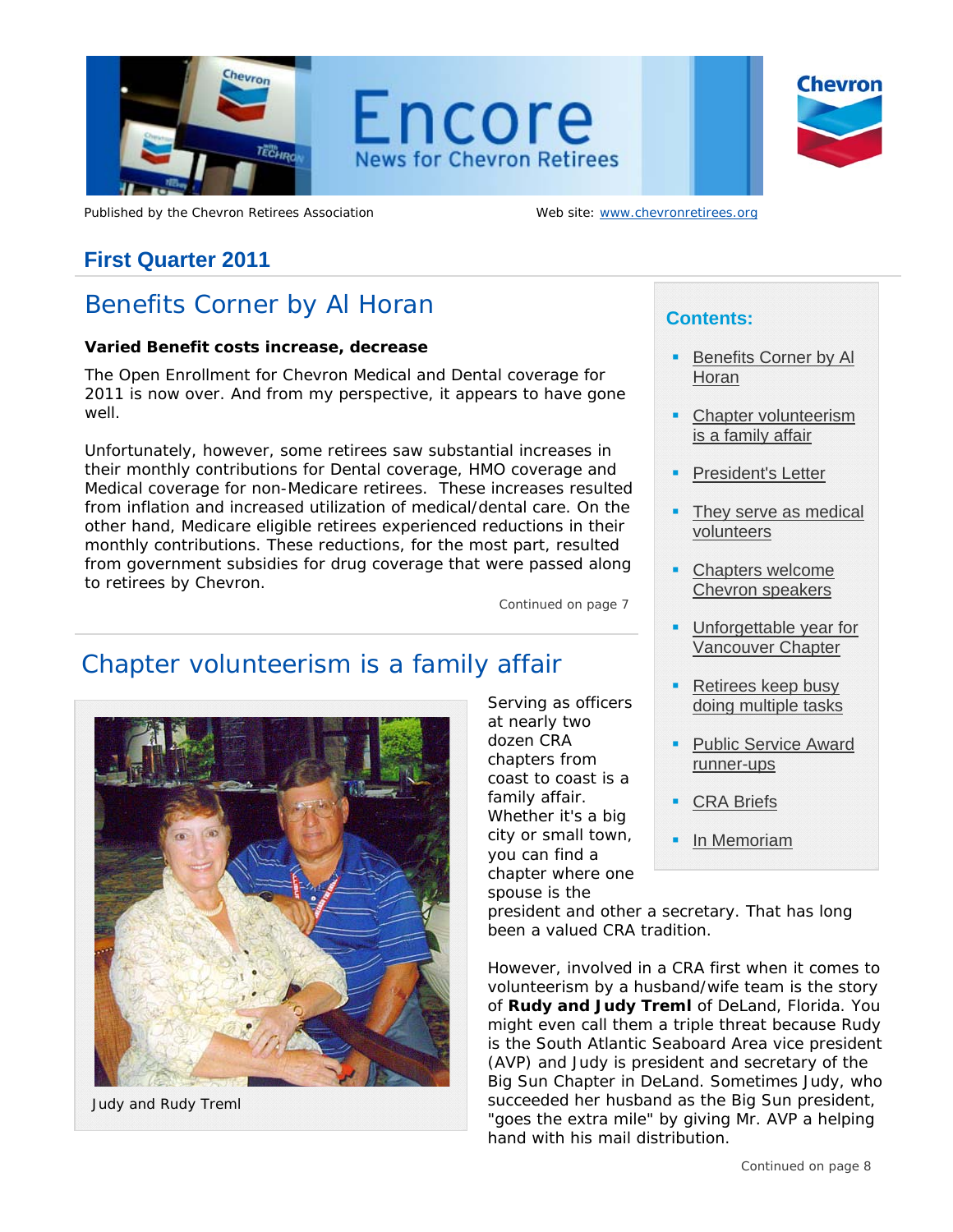# **President's Letter We need your assistance in every way possible to increase membership**

 you were blessed with all the great things that promote quality of life. It is my sincerest hope that you and your family, relatives and friends had a joyous holiday season and

By the time you read this newsletter the new year will be under way and you no doubt will have your priorities set. I hope included in that list is your commitment to attend your Chapter meetings and assist in whatever way possible to increase its membership. As Association officers our priorities also are set and that is to continue working hard on your behalf and for your benefit in the strongest way possible.

### **Getting ready for Mid-Year meeting**

The Association already is preparing for its Mid-Year meeting in the San Francisco Bay Area, where we will present the detailed plans of our 2011 annual conference in Houston. Chevron management from Benefits Planning and Public Affairs will bring participants to our meeting to update us on matters of importance to the Association. **Joe Laymon**, vice president of Human Resources, will attend and provide us with a briefing on Chevron activities and matters of concern to our members.

Various CRA committees, who are working behind the scenes, also will be reporting on their work at the Mid-Year meeting. For example, the Benefits Committee, chaired by **Al Horan**, has been working on a booklet entitled "Advanced Care Planning." The committee, which has completed its work, has done a masterful job on this project. It is currently available for reading on the CRA website and will be made available in hard copy form for those who do not have access to the internet.

While we are busy with the Mid-Year meeting preparations, all Chapters will have completed the process of their Officer elections. Please ensure that Secretary Mary Lou Baugher has the current information on your Chapter Officers so that we may keep our CRA rosters up to date. Please keep in mind this is also an ideal time to nominate someone from your chapter for the Chevron Public Service Award. To do so, complete form CRA 220 and submit your nomination to **Skip Rhodes**, the Public Affairs Committee Chairman, by March 15.

### **Rebuilding CRA website underway**

I am pleased to report we are making great strides in communications with the help of **Dennis Dauphin**, Communications Chair, and **Deb McNaughton**, Chevron Manager of Internal Communications. Deb and her staff are assisting the CRA in rebuilding our website with user-friendly content management software. This is extremely important as we continue to move away from hard copy print to electronic communications. Expect to see a lot of added efficiency built into the website and quick response to change.

However, membership continues to be a major concern. This past year we experienced a significant decline in membership and the loss of three chapters. Membership solicitation remains a major focus for each chapter.

### **Incentives proposed to boost membership**

**Bill Leney**, our Membership Coach, has proposed incentives to boost our membership. So I encourage each officer at both the Area and Chapter level to (1) implement the ideas provided by Bill and (2) to use the demographic data provided by **Frank Coe**, the Demographics Chair.

 may serve as a major intermediary for an exchange of ideas between Chevron, its retirees and the If you know someone who lives in an area where there are no CRA chapters, encourage them to join our Unaffiliated Chapter chaired by **Bill Mather**. It is only through a strong, active membership that we public.

We are looking forward to a very active year in 2011 and I thank each of you for the continued support of your chapters and the Association.

With warm regards,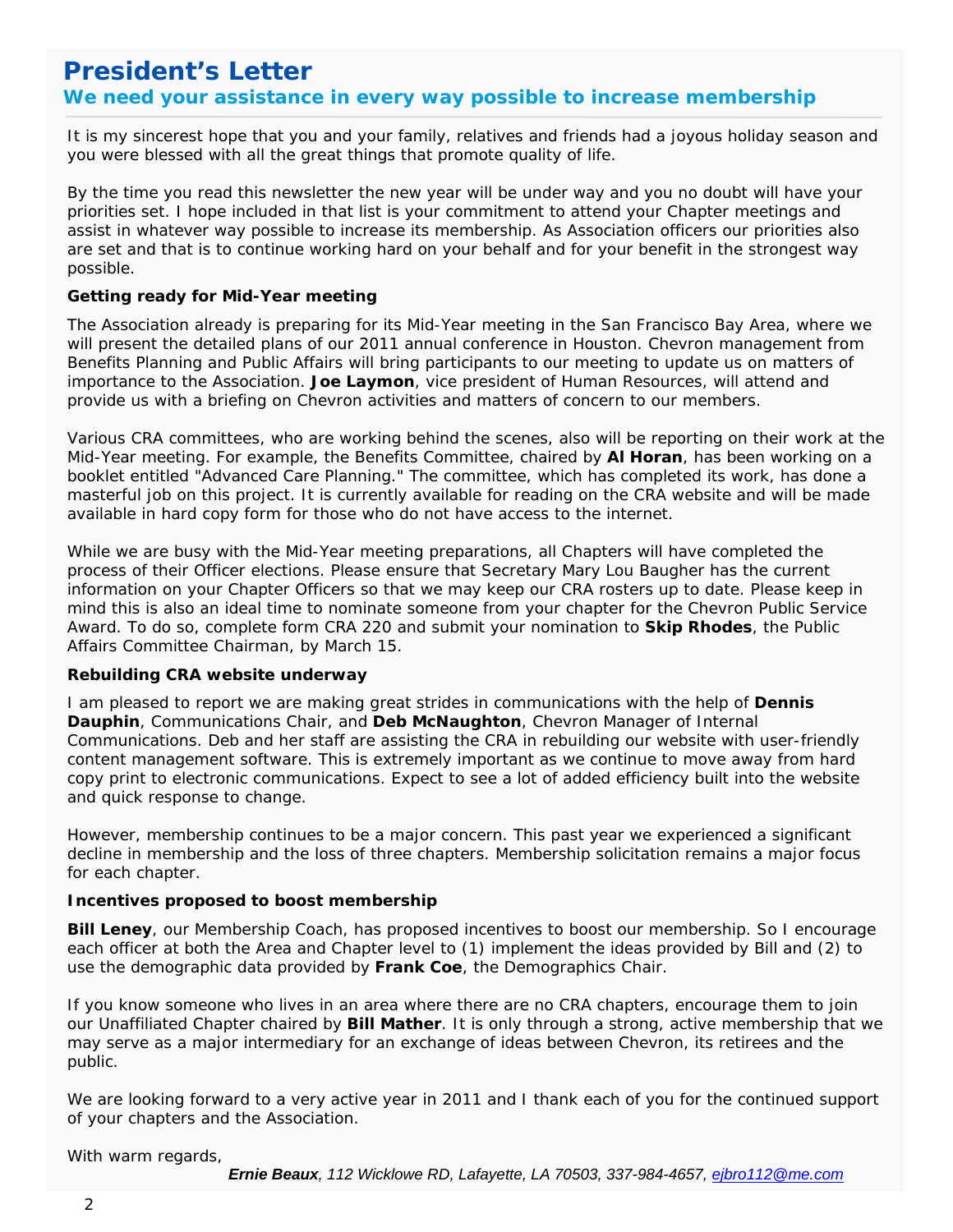# **They serve as medical volunteers**

at local medical centers. Two current examples In a wonderful benevolent gesture, many Company retirees volunteer their services and time to assist patients and visitors in varied ways are Bob Heaney of Tulsa and Nell Richmond of San Francisco.

During her 38-year Chevron career, Richmond was responsible for several important medical functions at the Company's former headquarters at 225 Bush in downtown San Francisco. She performed audio tests on employees, ran EKG's, worked in the drug and alcohol program, and administered biofeedback tests demonstrating relaxation techniques to patients.

She says, "I thoroughly enjoyed my work at Chevron. It is also where I met my late husband, Dr. Gordon Richmond." She retired in 1984 as a medical technician.

Her husband had advised her to always keep involved. So she looked for an opportunity that would (1) be meaningful and (2) get out of the house. She urges other retirees who have free time to also volunteer.

### **Chapters welcome Chevron speakers**

South Texas' Hill Country Chapter - situated between Austin in the north and San Antonio in the south - has been quite successful in getting Chevron executives to speak at its retiree luncheons.

"We have been fortunate to have such speakers visit us at least once a year," says Chapter President Bob Bowie. "Most recently, our September guest speaker was Steve Perry, who is Chevron's State Government Affairs Manager based in Austin.

"A year ago we were pleased with the visit of Janeen Judah, president of Chevron Environmental Management Company. And in 2008 it was Gary Luquette, president of Chevron USA."

Bowie, the chapter president three years, says the Hill Chapter's most recent paid membership count was about 200.

A petroleum engineer, Bowie spent 17 years each with Chevron and Tenneco. He retired from Chevron Overseas Petroleum in 1997 in Perth as manager of drilling and production on Australia's Northwest Shelf.

Now, from noon to 4 p.m. every Thursday and Friday, she is a volunteer at the California Pacific Medical Center in San Francisco. For ten years she has worked at the main information desk at the Pacific Campus where she assists patients and visitors alike. Among her responsibilities is serving as a conduit between concerned family members and the doctors and nurses caring for patients.

Richmond also is an active member of the CRA's San Francisco Chapter.

Then there's Warren/Gulf retiree Bob Heaney. He recently was informed by St. John Medical Center in Tulsa that he was qualified for a service award by working 10,000 volunteer hours at that facility. Currently he works four-hour shifts twice a week at the waiting room registration desk in the neonatal intensive care unit.

Heaney, a Tulsa Chapter member, initially worked 22 years for Warren Petroleum in Tulsa as head of the Terminal and Transportation Division. Subsequently, he spent 10 years with Gulf as vice president, U.S. Transportation operations. Heaney retired in 1979.

Moving out west to California's Contra Costa Chapter, nearly 100 of its members were in attendance in September to hear luncheon guest speaker John Gass, who is president of Chevron Global Gas. He provided a stimulating overview of Chevron's worldwide natural gas activities.

Another Contra Costa Chapter highlight occurred in midyear when five qualified undergraduate college candidates each received a \$1,250 scholarship.

In 2005 the chapter inaugurated a scholarship program for children or grandchildren of duespaying members to attend accredited colleges and universities. Such awards are based on academic merit and ability. And scholarships are funded entirely by contributions of chapter members.

The 2010-11 recipients - selected by Scholarship America from 18 applicants -- were Alyssa Dixon-Word, granddaughter of Owen Kubal; Micah Stedman, granddaughter of Don Stedman; Christine Tormey, granddaughter of Donald Tormey; Hillary Wheelock, granddaughter of Gerald LeMay; and Sean Wright, grandson of Robert W. Morris.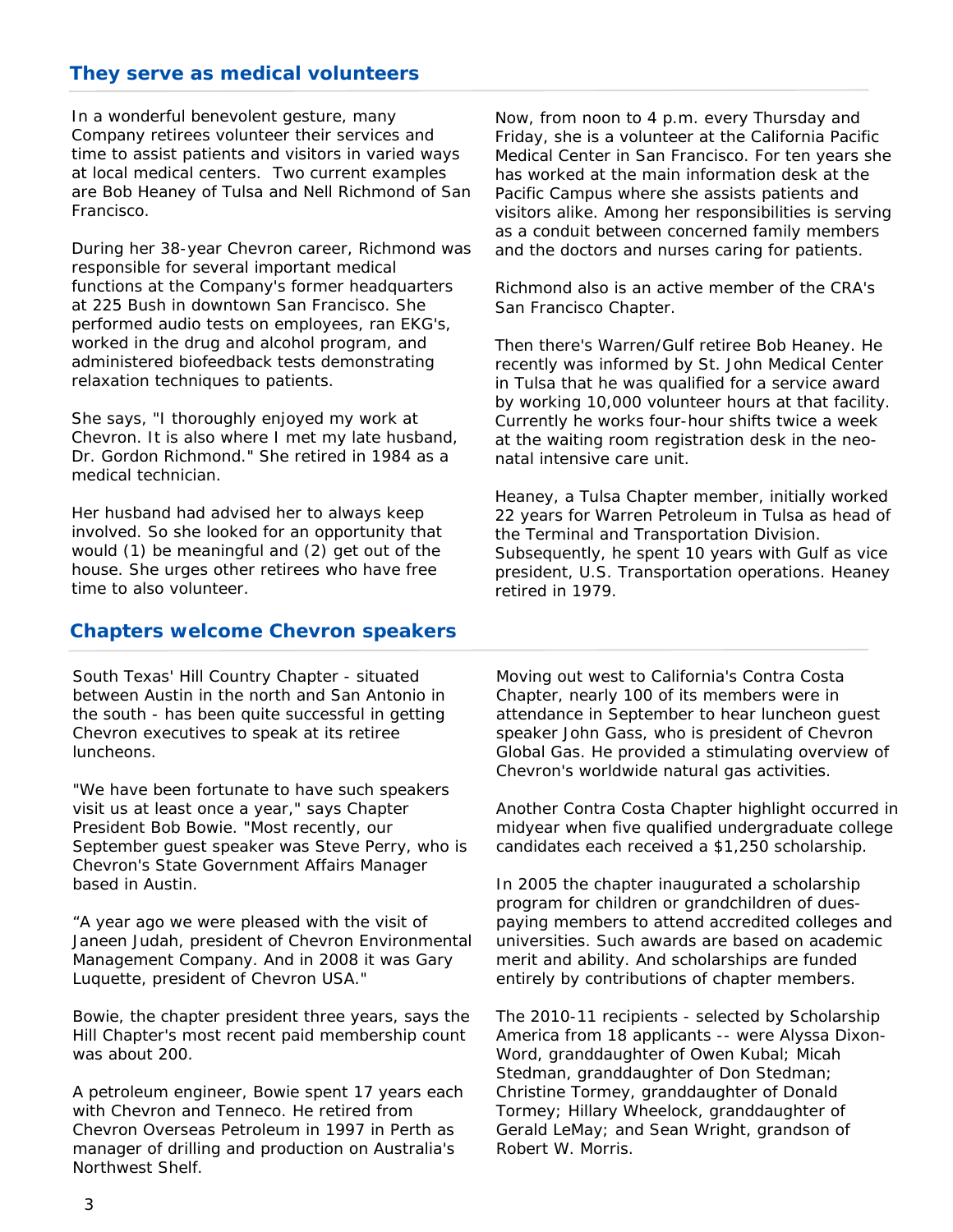# **Unforgettable year for Vancouver Chapter**



*Retiree Sherman Quon with 75th Anniversary cake* 

It all began in mid-February 2010 with the Olympic Winter Games, only the third such event - winter (2) and summer (1) - held in Canada. Metropolitan Vancouver was overwhelmed by local and foreign dignitaries, an army of security, Olympic competitors and coaches, Canadian and foreign tourists and thousands of media representing international TV, radio, magazine, newspaper and wire service outlets.

Many members of the Vancouver Chapter and their families were active attendees at multiple competitive events. And several chapter members - three of whom were featured in the previous Encore -- worked day and night as volunteers at venues in both the Vancouver area and at Whistler Mountain Resort 75 miles north.

That was just a tuneup for April. The month began with the chapter's annual spring luncheon, highlighted by an enlightening financial discussion by **Michael Solnes**. Chapter President **Bob Bradbury** says, "Solnes is a well respected independent financial advisor who owns a company called Solguard Financial. He handles many of the financial portfolios of Chevron retirees."

### **Chevron Canada Limited 75th anniversary**

Just a week later excited chapter members joined 350 Company employees at the 75th Anniversary celebration of Chevron Canada Limited. The gala luncheon was held in a ballroom at the new Vancouver Convention Centre. A particular room was selected because it offers a strategic view of the

new floating Chevron Legacy Barge in Burrard Inlet.

Chapter Secretary **John Adams** played a significant role in the luncheon as the retirees' 75th event coordinator. He had been asked in Fall 2009 to join the event's Planning Team. A key part of the group's task was producing a photo collection for the 75th Anniversary Video and Pictorial Book, which involved team meetings at Chevron's Burnaby Refinery and the Company's downtown office. The Vancouver Chapter's guest speaker for the luncheon was Chapter Treasurer Gerry Houlden, now in his 27th year of retirement.

Only a month later Chapter President Bob Bradbury attended the CRA Annual Meeting in New Orleans. At that gathering he had an opportunity to chat with Chevron Corporation CEO **John Watson**, who was Chevron Canada's president from 1996-98.



*Gerry Houlden, the retiree chapter's guest speaker, and Fern Tom were responsible for the DVD and 75th Anniversary pictorial booklet.* 

Highlights of the 75th Annual Celebration, two chapter luncheons and the New Orleans Annual Business Meeting were featured in an extended 12-page issue of The Pipeline, which is the chapter's newsletter.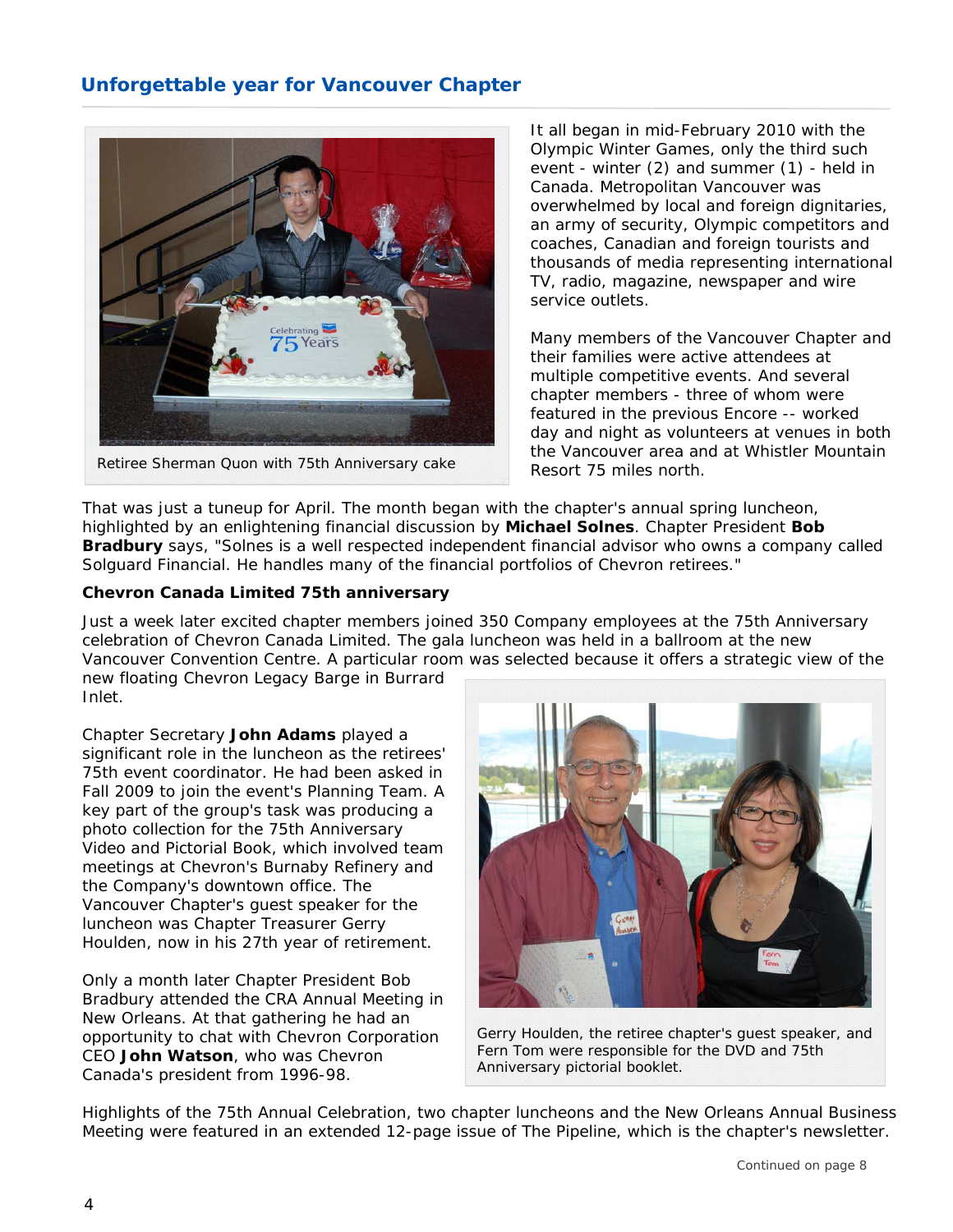# **Retirees keep busy doing multiple tasks**

 **Steve Olsen** of Concord, Calif., culminated a 23 year Chevron career by retiring in 2003. His last assignment was with the Corporate Human Relations - Workforce Development Unit. He was the e-learning manager on the San Ramon staff.

Since then, Olsen has been busy in many other activities. He returned in 2004 to the classroom at Northgate High School in Walnut Creek as a math teacher of Algebra, Advanced Algebra and Trigonometry for mostly seniors. He commuted on his bike from home to school - 30 minutes one way - several days a week.

Shortly after leaving Northgate in June 2009, he became certified to be an Assessor for the State of California Teaching Performance Assessment process.

Olsen says, "That process is a California mandated standardized teacher candidate performance assessment. It is incorporated in teacher training programs at many public and private universities. I am working now as an independent assessor with Dominican University, University of San Francisco and Alliant International University."

Additionally, he recently formed Winning Performance Solutions, a consultancy whose purpose is the targeting of organizational learning, teamwork and improved focus.

There's more. As vice president of the East Bay Basketball Officials, he is responsible for training, development and promotion of high school basketball referees. He personally plans "to officiate about 75 high school basketball games in the East Bay and Napa Valley this season. I

welcome fellow Chevron retirees to come courtside and say hello."

Olsen is a member of the CRA's East Bay and San Francisco chapters.

### **A college math instructor**

Another retiree with a mathematics background is **Randy Joe Snider** in Tahlequah, Oklahoma. His employment spanned 29 years with Skelly, Getty and Texaco in Tulsa before retiring in 1997 from Texaco as an analyst in the Corporate Records Department.

His retiree years have primarily focused on working as a mathematics instructor. That is apropos because he graduated from Oklahoma State University with bachelor and master of science degrees in math.

For 10 years he has been a mathematics instructor at Northeastern University in Tahlequah with the emphasis on Elementary and Intermediate Algebra, Trigonometry and Computer Science. His wife, Vicki, is the college's Mathematics Department secretary.

During summers he is a volunteer in Colorado for the U.S. Forest Service in Leadville and staffs the visitor center in Twin Lakes. Next summer's goal is to teach math at Colorado Mountain College in Leadville - a community at an elevation of 10,000 feet. That height should not be a problem for Snider because he has hiked to the summits of five 14,000 mountains in Colorado, including Pikes Peak.

The Sniders are members of the Tulsa- Skelly-Getty-Texaco Chapter.

# **Public Service Award runner-ups**

Three CRA members were runner-ups for the 2010 Chevron Public Service Awards. They include:

- **Jim Conard**, nominated by James Holcomb, president, Chevron Texaco Gulf Retirees Club of Atlanta.
- **Judson E. Goodrich**, nomination by Rich Irwin, president, Wine Country Chapter.
- **John Westmoreland**, nominated by Mike Elgie, president, Marin Chapter.

Each nominee received from their respective chapter presidents a "Certificate of Accomplishment" signed by both John Watson, Chevron chairman, and Ernie Breaux, CRA president.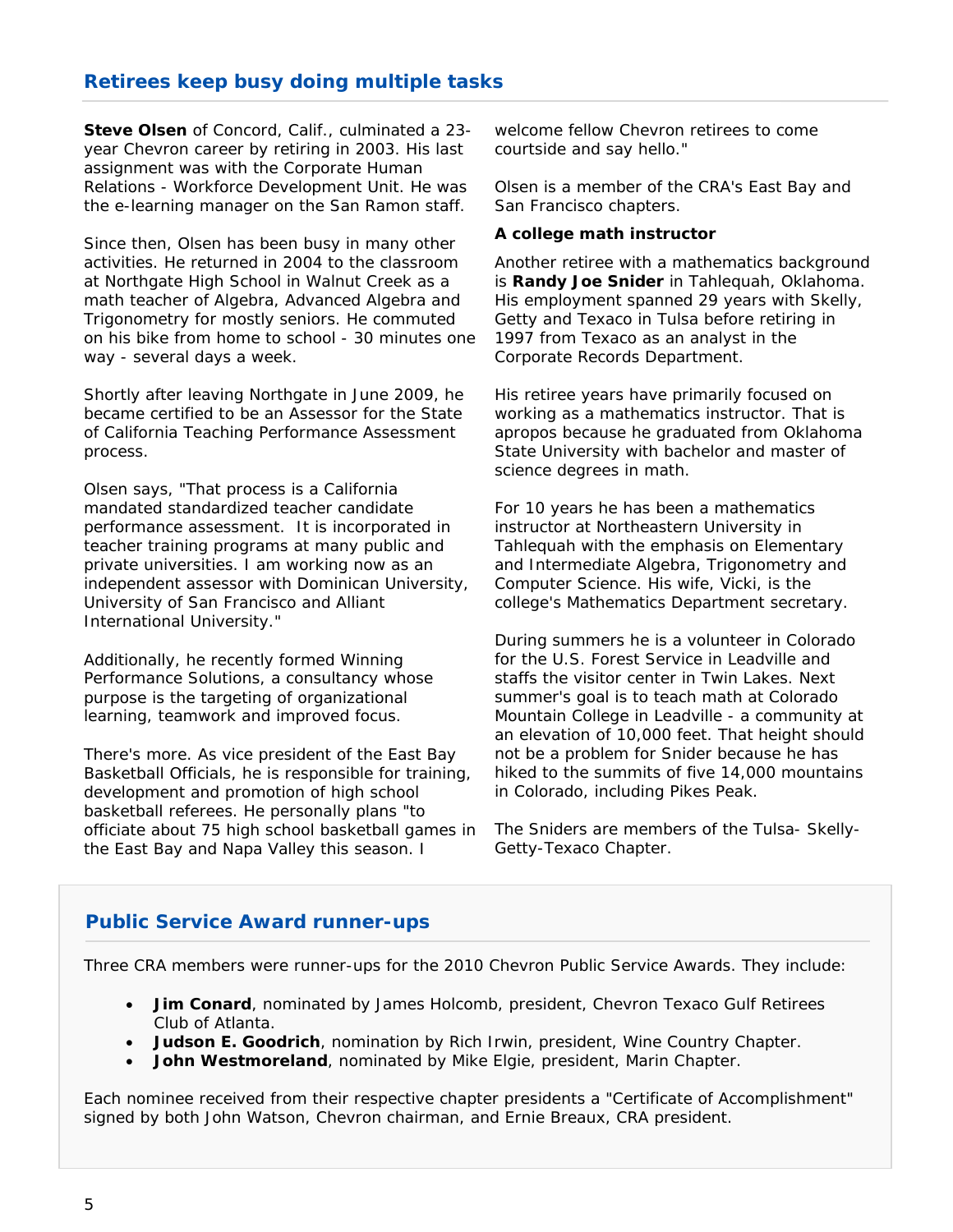# **CRA Briefs**

 Continental Airlines' largest hub with almost 4,000 weekly flights. Just a reminder that the **2011 CRA Annual Meeting** will be held May 14-16 at the Sheraton North Houston Hotel which is a short distance from the George Bush Intercontinental Airport. The airport is

**Frank Coe**, South Texas Area Vice President and the CRA's Demographics Committee chair, is the Annual Meeting chairperson. An all-encompassing overview article on the scheduled happenings at the Houston Annual Business Meeting will be featured in the 2nd Quarter 2011 edition of Encore, whose scheduled publication date is Monday, April 4.

### **Annual Gumbo Cook-off**

Three volunteer members of the Acadiana Chapter, led by President **James Mouille**, participated in a mammoth annual community Gumbo Cook-off held in support of the United Way Saturday, Nov. 6 in the parking lot of the Chevron Office in Lafayette, La. CRA members Mouille, **Rudolph Carrie** and **Tommy Whitley** manned a booth together with Chevron employees from the Environmental Health and Safety Division. They were among 46 participating cooking teams.

Mouille, a Cook-Off participant for eight years, reports "Our team cooked and served 10 gallons of chicken and sausage gumbo." Altogether, \$17,421 was raised from the event, with gumbo sales responsible for \$14,700 of the total. Additional monies were from the sale of tickets, sweets, sundaes and raffle by the 1,613 people who attended.

For six years Mouille has been the Acadiana Chapter president, which has about 200-paid members from Chevron, Texaco and Unocal. He culminated a 34-year Texaco career by retiring in 1999 as Materials manager for the South Louisiana Natural Gas Processing Plants Division.

### **Provides veteran services**

**Gordon Geren** of Grove, Okla. has been an 18-year member of the Grove Veterans Ritual team. It is a group of VFW volunteers who provide a military-based ceremony at veterans' memorial services for

surviving families. Working with 10 funeral homes within a 55-mile radius of Grove, the 12-member team performs all the honored military rituals - a rifle squad, bugler, extra flags and a folded American flag for the family.

Geren retired in 1962 from Getty as supervisor, Computer Operations, in Tulsa. He spent a combined 32 years with Skelly Oil (27) and Getty (5). He is a member of the Tulsa-Getty-Skelly-Texaco Chapter.

### **Christmas luncheon donations**

For the second consecutive year, **Ruby Roberts** of Everett, Wash., has made a large, multicolored afghan for the raffle at the CRA Puget Sound Chapter's Christmas luncheon. Funds raised at the raffle are used to support the chapter's annual picnic.

Roberts' 21 years with Chevron started in Everett at a local service station where she pumped gas, did lube jobs, changed tires and fan belts, and did the books. After three years in the field, she was transferred to the Seattle Division Office where she worked as an accountant for service stations. Roberts' last 12 years were served in the Concord, Calif. office as a financial analyst, Aviation, in the Credit and Finance Division.



*Ruby Roberts made a new 78" by 52" afghan for her Puget Sound Chapter's Christmas raffle.*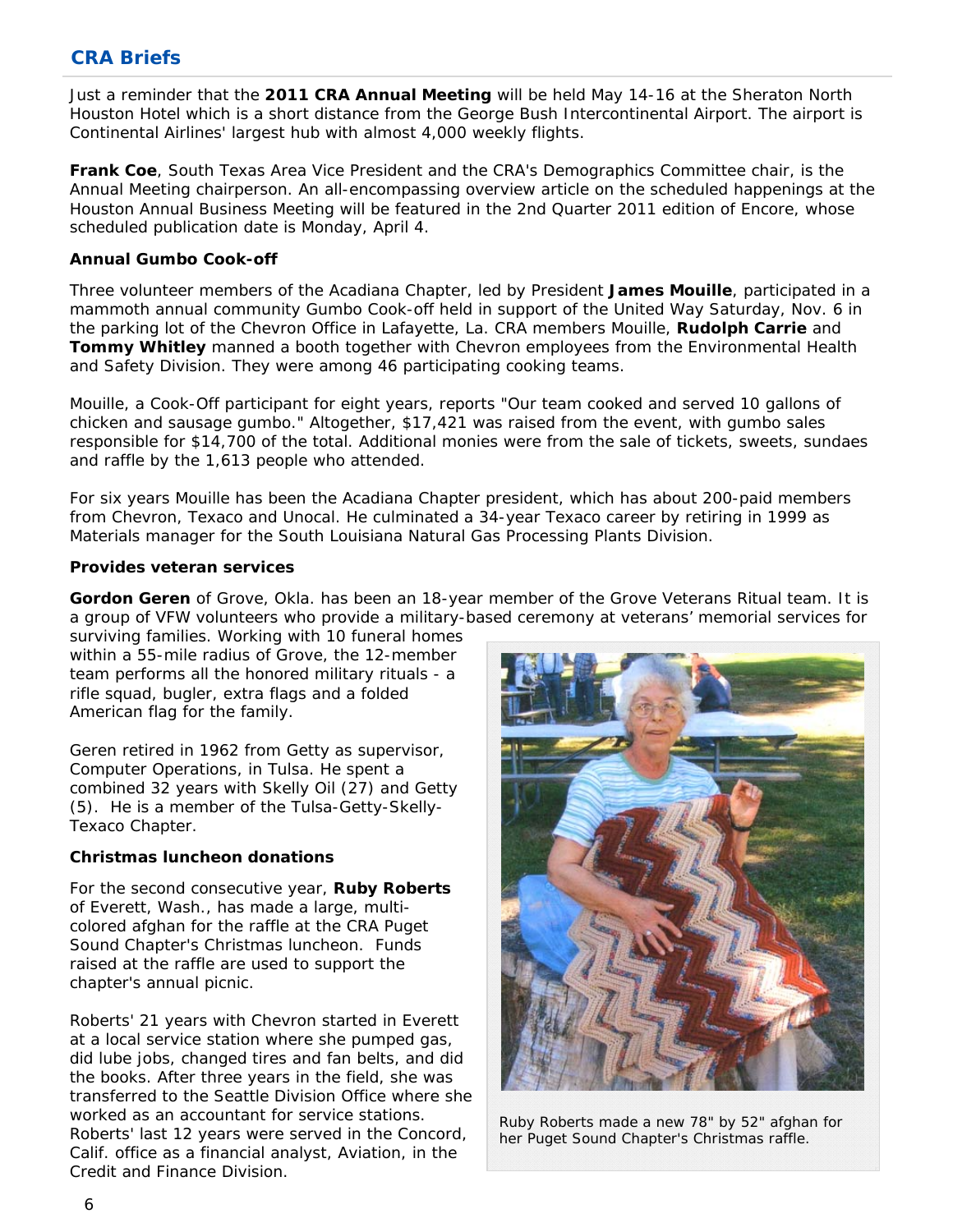#### **Benefits Corner by Al Horan** *Continued from page 1*

I wish to point out Chevron was not alone in seeing increases in some Medical Plan costs. Many other large employers also saw sharp increases. These were the largest increases the community saw since 2004.

### **More increases predicted**

Some experts also are predicting high increases again in 2011. While these predictions may or may not come to pass, we should try to remember that WE, the end users, ultimately play a major role in controlling costs. You may be wondering how we influence costs. It's simple. We affect them through utilization of care and by maintaining healthy lifestyles. Here are just a few ways we can help:

- **UTILIZATION:** We should strive to match the service to our need by –
- Consulting a family physician, where feasible, before seeing a specialist.
- Visiting a doctor's office, if possible, rather than an emergency room for non-emergency care.
- Using generic drugs, where possible, and ordering through the mail.
- **HEALTHY LIFESTYLE:**
- Take medications as directed.
- Eat healthy and watch our weight.
- Exercise our bodies and minds.
- Obtain proper rest.
- Remain active by socializing, volunteering, etc.
- Obtain regular checkups.

# **A change in regular checkups**

Until now, only non-Medicare retirees were covered by annual checkups under Chevron's Medical Plans. But starting now in 2011, Medicare retirees also will be covered for annual checkups through Medicare. More details: refer to Chevron or Medicare literature. Or phone your Medical Plan provider or Medicare.

While on the subject of Medicare, it is my understanding that, unless the government acts to permanently reinstate the higher Medicare allowable fees, medical providers will see a rollback in their reimbursements. Since Chevron's Medical Plans for Medicare retirees use Medicare allowable charges to calculate benefits, the providers will not receive relief through Chevron's Plans. Also heard that, if the government allows the rollback, some doctors may consider retiring from practice while other doctors may consider not accepting new Medicare patients. Keep your eyes on this subject and be careful about changing doctors.

### **"Advanced Care Planning" booklet**

In closing, I'd like to mention the Benefits Committee has completed a booklet entitled "Advanced Care Planning." It deals with such subjects as long-term care, in-home care and provides useful reference sources for information. The booklet is now online. To download, visit: http://www.chevronretirees.org/Tools-And-Resources/Advanced-Care-Planning.

Additionally, we are exploring the possibility of making available discounted Homeowners and Auto Insurance coverage. We hope to rollout these opportunities sometime in 2011. They will be made available to all dues-paying CRA members. Finally, Benefits Committee member Herb Farrington has written a detailed summary regarding "The 2010 Tax Relief Act." His article highlights certain provisions of the new law signed by President Obama as it concerns retirees and investors. His article will be available to members on the CRA website after Jan. 15. Let me know if you have questions regarding any of the foregoing.

As always, please let me know if you have questions.

Al Horan 972-964-1787 awhoran@verizon.net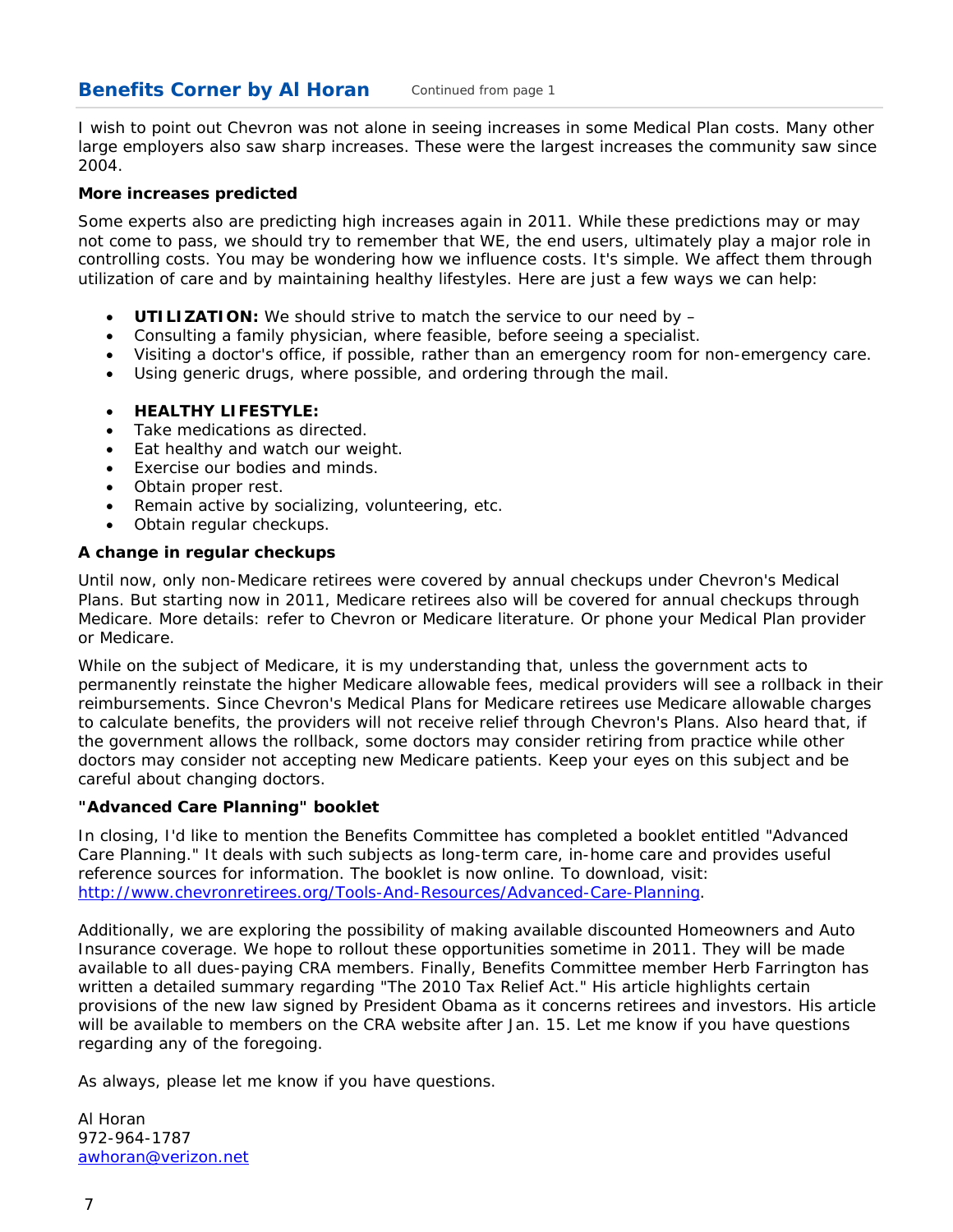# **Chapter volunteerism is a family affair**

Rudy appreciates any added support. That's because he has responsibility for more chapters than any other AVP. Although average paid membership in the South Atlantic Seaboard Area may be on the small side, Rudy still has his hands full with 12 chapters in five states. They include Florida (5); Georgia, North Carolina and South Carolina (2 each); and Virginia (1). That total could increase because Rudy is hopeful of reestablishing, in 2011, a new CRA chapter near the former Texaco Latin America/West Africa headquarters office in Coral Gables, Florida.

### **Both worked at NASA**

"Judy and I met at NASA 41 years ago," says Mr. AVP. "We worked in the same unit at the NASA Manned Spacecraft Center in Clearlake City, Texas, which is near Houston, during the Apollo 11 mission." He was on the remarkable team that accepted the Apollo Lunar (moon rocks) Return Sample Container from astronauts Neil Armstrong and Edwin Aldrin. That occurred in an isolation chamber connecting the crew quarters and processing lab. At the same time, Judy was working as a secretary to the doctors of the astronauts in the crew quarters.

"I was the third person on Earth to see the lunar rocks," recalls Rudy. The work of the Tremls at NASA encouraged them to donate their time to benefit various needy organizations, which remains ongoing. Today, in addition to the CRA, almost all their time is involved in the following: Rudy is actively engaged as a board member, district director and procurement officer of the Florida Fair Tax Educational Association; as an

area director and spokesman for the national Americans For Fair Taxation movement; and an HOA area representative for a portion of the Victoria Hills neighborhood wherein he resides.

Judy is Queen Mum of the Victoria Red Hats Ladies Chapter in DeLand and is beginning a new project (hobby) making seat covers for golf carts.

### **A Texaco, Chevron employee**

Not to be overlooked is Rudy's 32-year Texaco career. It primarily was focused on offshore Refinery Operations and Package Lubricants, with extensive business travel to Europe, Africa's West Coast, the Caribbean and Latin America. Prior to retirement in 2002 from the Chevron Texaco LA/WA headquarters office in Coral Gables, Florida, he spent his last few Company years with Chevron as manager, Package Lubricant Products -- International Supply and Trading.

Judy, in turn, served five years as a branch manager of the Texaco Employees Federal Credit Union out of Atlanta, Georgia, with her branch office located in the Texaco LA/WA headquarters office in Coral Gables.

(Being considered as future Encore articles are those focusing on other current wife and husband chapter teams; women-only teams, which include chapter president and secretary; chapters with a president and no secretary; and chapters with a president and secretary who are not related.)

# **Unforgettable year for Vancouver Chapter** *Continued from page 4*

Splashed in color throughout the June issue were nearly 80 photos. Also published were several local feature articles.

### **No chapter membership fees**

Bob points out, "We don't charge dues or fees to be a member of our chapter. That's because our charter stipulates that all retirees and their spouses, including surviving spouses, are automatically members. This is possible because of our small size and a very generous annual grant from Chevron Canada Limited."

Responsible for chapter functions are four officers, five committee chairs and 12 board members. Chapter membership totals 250 with about 75 actively attending subsidized luncheon events.

"However," adds Bob, "some members (approximately 75) make a \$10/yr contribution, which is important to the overall organization as \$3 is sent to the parent CRA in the U.S."

Bob Bradbury, of course, also serves as the CRA's Canadian Area Vice President.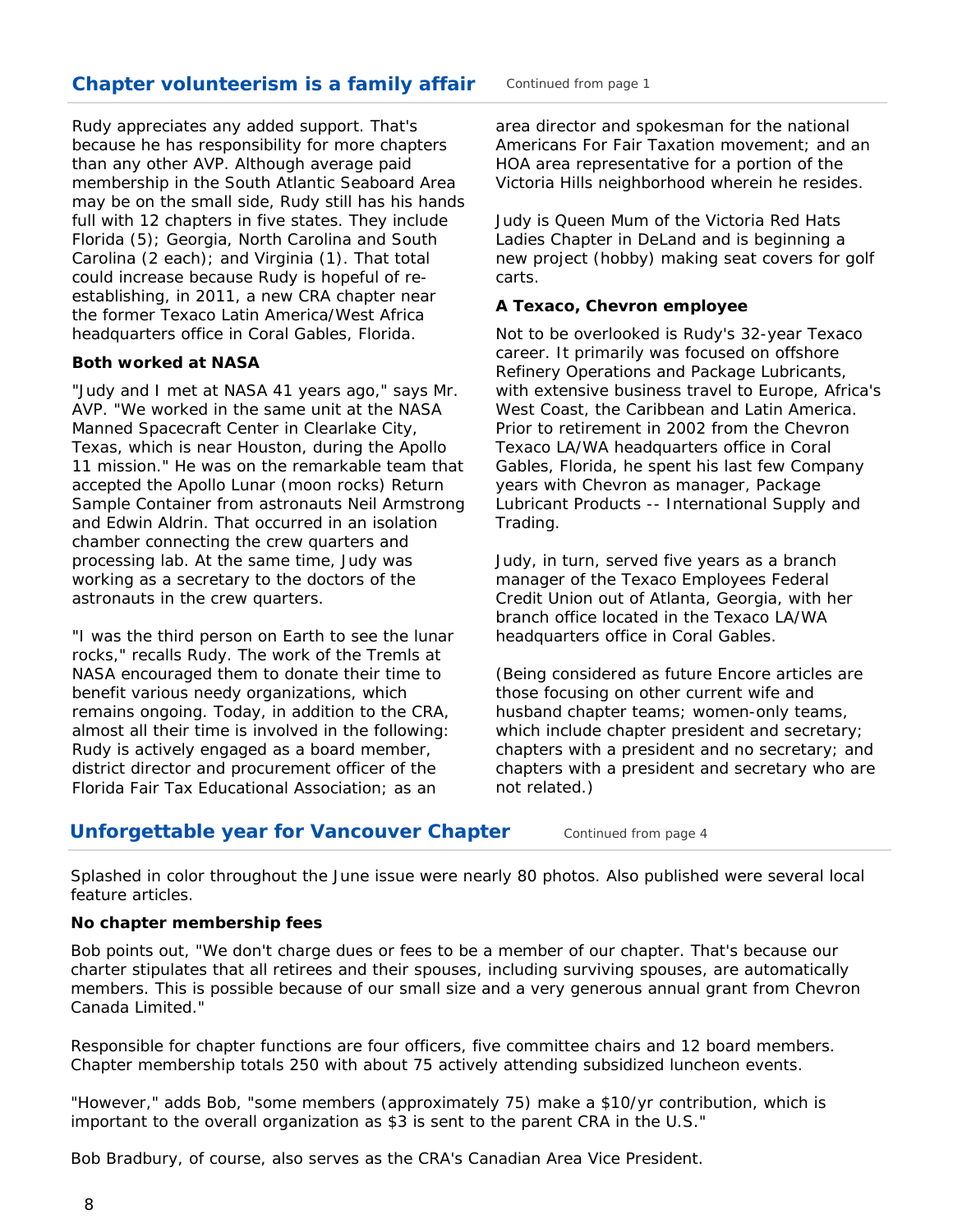### **Caltex**

Berman, Herbert L., Ret. 1996, Skidmore, James G., Ret. 1984,

### **Chevron**

Alexander, Russell J., Ret. 1978, Armacost, John G., Ret. 1995, Ayala, Marta D., Ret. 1995, Bagwell, Hulen R., Ret. 1985, Bakonyvari, Laszlo, Ret. 1997, Battles, Charles M., Ret. 1986, Beck, Clifton T., Ret. 1988, Bissell, Jewell M., Ret. 1983, Blom, Carl D., Ret. 1999, Bogin, Simeon J., Ret. 1974, Bradford, Lothrop B., Ret. 1992, Brown, A. C., Ret. 1992, Bulger, J. E., Ret. 1986, Burns, Clyde L., Ret. 1991, Cafiero, Lionel J., Ret. 1999, Chinen, Harry K., Ret. 1983, Clawson, Richard R., Ret. 1978, Collins, K L., Ret. 1986, Darneal, Marley M., Ret. 1985, Deaton, Oakley J., Ret. 1971, Doyle, Francis P., Ret. 1982, Eckhart, Charles W., Ret. 1986, Evans, G F., Ret. 1983, Ferguson Jr., W R., Ret. 1986, Fong, Ralph, Ret. 1985, Fong, Stanley, Ret. 1985, Foster, Robert L., Ret. 1986, Furnival, George M., Ret. 1970, Gibb, Lorraine T., Ret. 1984, Gibson, H W., Ret. 1985, Godsey, Frank W., Ret. 1981, Graham, A. L., Ret. 1984, Gunderson, Arthur M., Ret. 1989, Hadnagy, F. , Ret. 1986, Hall, C J., Ret. 1983, Hanzon, K R., Ret. 1983, Herman, E., Ret. 1986, Hirsh, Edgar M., Ret. 1981, Houston, Clifford R., Ret. 1986, Hurley Jr., James T., Ret. 2003, Jemison Jr., James E., Ret. 1990, Johnson, Theresa G., Ret. 1977, Johnson, Paul E., Ret. 1982, Johnson, Arthur J., Ret. 1989, Jones, Edwin R., Ret. 1992, Keith, Thomas W., Ret. 1973, Kelly, John M., Ret. 1990, Kemp Jr., Charles B., Ret. 1999, King Jr., Lloyd N., Ret. 2002, Kloch, R A., Ret. 1982, Lamberson, L C., Ret. 1982, Leglise Jr., Victor C., Ret. 1978, Lockwood, Eugene H., Ret. 1986, Loomis, Donald S., Ret. 1974, Manzione, M. E., Ret. 1984, Masiel, Richard J., Ret. 1990, Mccormick, William K., Ret. 1978, Meridith, Richard H., Ret. 1985, Mers, Lincoln P., Ret. 1978, Meyer, Raymond L., Ret. 1992, Molina, Albert J., Ret. 1991, Moore, John A., Ret. 1978,

Nealy, Allen G., Ret. 1992, Nethery, H S., Ret. 1986, Park, J R., Ret. 1982, Parker, M R., Ret. 1985, Patterson, G A., Ret. 1985, Pearce, James C., Ret. 2005, Perkins, Homer D., Ret. 1986, Phillips, J L., Ret. 1986, Polite, Richard F., Ret. 1986, Post, Leroy G., Ret. 1986, Pyatt, Earl E., Ret. 1985, Reed, Robert F., Ret. 1986, Rodrigues, David E., Ret. 1992, Ross, Eugene G., Ret. 1982, Russell Jr., Edmund L., Ret. 1981, Sanders, Nina E., Ret. 1981, Schill, William F., Ret. 1985, Schmidt, Virgil E., Ret. 1981, Sciarra, J. N., Ret. 1983, Seacer, Levi , Ret. 1999, Segura, Antonio, Ret. 1985, Shepherd, Charles F., Ret. 2002, Smith, Lyle L., Ret. 1991, Smith, R. R., Ret. 1982, Stephens, Robert F., Ret. 1975, Terry, S. W., Ret. 1997, Tingle, James W., Ret. 1986, Tupper, Howard T., Ret. 1985, Valenzuela, Richard M., Ret. 2004, Vandermeulen, Herman R., Ret. 1986, Vinson, J K., Ret. 1986, Vizitei, Rita, Ret. 1993, Watkins, Robert C., Ret. 1996, Watts, R. L., Ret. 1999, Watts, Robert T., Ret. 1992, Wepner, Ardath M., Ret. 1983, "West, Jr.", Donald C., Ret. 1984, Wilbourn Jr., Walter B., Ret. 1985, Wilczek, Nona B., Ret. 2004, Willer, Hugh H., Ret. 1981, Wilson, J A., Ret. 1981, Wood, M. H., Ret. 1983, Yeager, W G., Ret. 1981,

### **Getty**

Bailey, Olen V., Ret. 1988, Basco, Patricia A., Ret. 1999, Carrillo, Gilberto L., Ret. 2008, Carter Jr., Joe L., Ret. 1987, Combest, Benjamin L., Ret. 1985, Dale, Hughie, Ret. 1985, Davis, Bernard G., Ret. 1985, Ditzell Jr., Leon S., Ret. 1978, Francis, Floyd W., Ret. 1974, Galasso, Eleanora M., Ret. 1983, Godwinausten, Warren C., Ret. 1978, Hanifan, James T., Ret. 2002, Hathaway, Joe D., Ret. 1994, Knowlton, Kenneth L., Ret. 1983, Lane, Richard J., Ret. 1994, Lomerson, Ralph J., Ret. 1986, Moore, William H., Ret. 1986, Rials, Allen P., Ret. 2002, Sanders, Ella Mae., Ret. 1985, Schulze, Robert L., Ret. 1986,

Vermillion, John E., Ret. 1975, Walton, John N., Ret. 1981, Whitehead, James A., Ret. 1984, Whiteside, Dale W., Ret. 1994, Whiteside, Brice E., Ret. 1992, Yeomans, John J., Ret. 2003,

### **Gulf**

Allyn, Maurice D., Ret. 1979, Atkins, Jack T., Ret. 1985, Averett, George L., Ret. 1974, Ayers, Harriet M., Ret. 1983, Becker, John E., Ret. 1978, Bednar, John L., Ret. 1983, Boschetti, Carl H., Ret. 1983, Boyd, Will E., Ret. 1967, Bradley, Beverly S., Ret. 1980, Broussard, Gilbert J., Ret. 1981, Brown, Paul S., Ret. 1981, Brown, William F., Ret. 1982, Butaud, Dudley R., Ret. 2007, Cadenhead, Charles F., Ret. 2002, Chalcraft, Richard G., Ret. 2002, Clark, William J., Ret. 1979, Clarke, Joseph P., Ret. 1983, Clay, Robert R., Ret. 1986, Coulter, Thomas W., Ret. 1992, Custer, Thomas R., Ret. 1986, Darjean, Louis, Ret. 2001, Dauphine, James A., Ret. 1992, Deese, Morris D., Ret. 1979, Delmont, James A., Ret. 1984, Denton, William M., Ret. 1983, Di Giandomenico, Frank T., Ret. 1983, Dizak, Richard E., Ret. 1985, Ducato, Frank P., Ret. 1977, Farrish, James A., Ret. 1983, Flanagan, Lawrence R., Ret. 2001, Fogelberg, Elwyn W., Ret. 1983, Frantz, Jr., Gulf, Ret. 1983 Fulbright, Dupre H., Ret. 1983, Gower, Earl B., Ret. 1976, Gragnani, F. E., Ret. 1975, Graves, Ronald L., Ret. 1995, Gutteridge, C M., Ret. 1981, Hafer, James A., Ret. 1983, Halberstadt, M M., Ret. 1971, Harper, Glen B., Ret. 1986, Harris, Amos, Ret. 1978, Harris, Carl L., Ret. 1986, Hawkins, Warren G., Ret. 1983, Hayslette, Fred G., Ret. 1983, Hebert Jr., Harris J., Ret. 1996, Hicks, Ralph E., Ret. 1986, Johnston, Louis J., Ret. 1983, Jolley, Robert P., Ret. 1979, Kaiser, William J., Ret. 1985, Karley, Dorothy M., Ret. 1975, Krenek, Burney G., Ret. 2002, Landry, Richard W., Ret. 1988, Lawrence, Corinne A., Ret. 1984, Lee, Robert P., Ret. 1983, Lennerton, Richard C., Ret. 1985, Leonard, William J., Ret. 1985, Maline, Michael, Ret. 1979, Marks, Robert E., Ret. 2003, Marks Jr., Stanley J., Ret. 1986,

Mars, James G., Ret. 1981, Matthews, Lawrence W., Ret. 1980, Mazak, Peter W., Ret. 1982, Mc Casland, Arnold F., Ret. 1986, Monson, Charles L., Ret. 1972, Morris, Charles L., Ret. 1982, Needham, Edith L., Ret. 1996, Paine, Dorothy M., Ret. 1974, Parten, Dorothia K., Ret. 1972, Pavlik, Paul A., Ret. 1985, Pearson, Eldred J., Ret. 1974, Perry, William B., Ret. 1985, Prosperie, John B., Ret. 1979, Pullen, James H., Ret. 1982, Raccuglia, Margaurite M., Ret. 1983, Ray, Tommie D., Ret. 1999, Read, William P., Ret. 1983, Reed, Harry L., Ret. 1989, Reis, Richard C., Ret. 1983, Rogers, John H., Ret. 1971, Rosenberg, Harry, Ret. 1986, Royal, John P., Ret. 1981, Salvati, Michael F., Ret. 1983, Schroedel, Martha A., Ret. 1978, Shaffrey, John J., Ret. 1983, Shishkevish, Leo J., Ret. 1983, Stevenson, James A., Ret. 1976, Stewart Jr., William H., Ret. 1982, Stone, Thomas O., Ret. 1992, Strain Jr., John A., Ret. 1983, Stunis Jr., John, Ret. 1982, Susnik, Albert L., Ret. 1982, Taylor, Ada L., Ret. 1985, Taylor, Juanita C., Ret. 1976, Taylor, Rex W., Ret. 1979, Thornton, Ivanor J., Ret. 1982, Tie, Domingo V., Ret. 1983, Tinsley, Frank C., Ret. 1983, Tipping, Howard W., Ret. 1978, Vincent, William D., Ret. 1982, Weeks, Kathryn P., Ret. 1982, Whitt, William R., Ret. 1983, Williams Jr., Charles, Ret. 1992, Yeates, Wilfred L., Ret. 1982, Thompson Jr., Oshel, Ret. 1998, Leblanc, Raymond C., Ret. 2007, Taylor, William H., Ret. 1996,

### **Molycorp**

Adkins Jr., Charles E., Ret. 1989,

### **Texaco**

Anderson, Robert O., Ret. 1985, Ballard, Ernestine, Ret. 1982, Balsavich, Robert J., Ret. 1983, Bennecker, William J., Ret. 1979, Blanton, Helen W., Ret. 1976, Bolgiano, Wilmer L., Ret. 1982, Boudreaux, Raymond Joseph., Ret. 1983, Broussard, Lawrence J., Ret. 1976, Brown, Earl, Ret. 1989, Burton, Napoleon R., Ret. 1986, Burwick Jr., Jerry B., Ret. 1968, Campbell, Bob P., Ret. 1992, Campbell, Robert F., Ret. 1977,